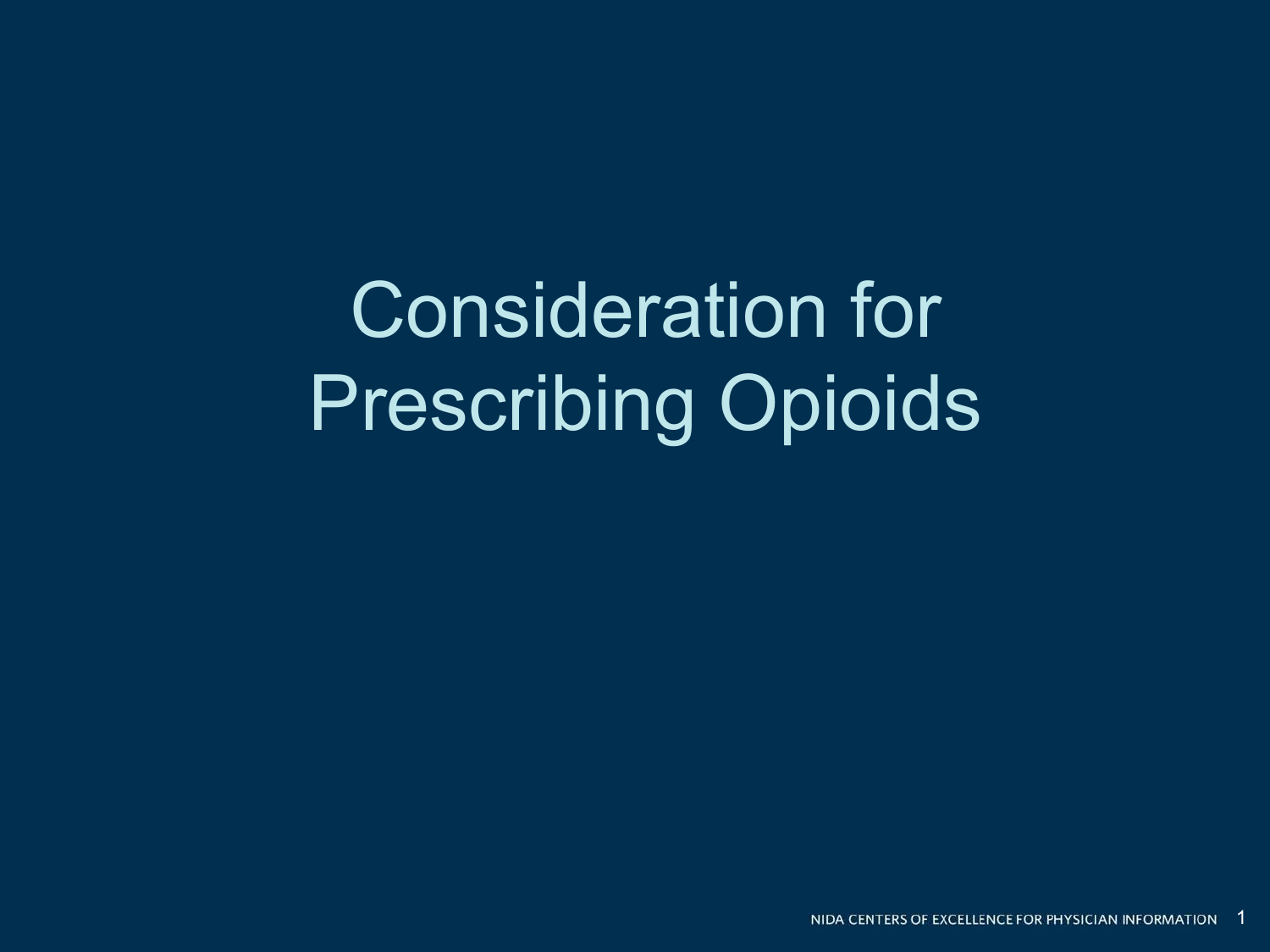

### Monitoring, Monitoring, Monitoring… **"Universal Precautions"**

- Contracts/Agreement form
- Drug screening
- Prescribe small quantities
- Frequent visits
- Single pharmacy
- Pill counts

FSMB Guidelines, 2004 ([http://www.fsmb.org/pdf/2004\\_grpol\\_Controlled\\_Substances.pdf\)](http://www.fsmb.org/pdf/2004_grpol_Controlled_Substances.pdf); Gourlay DL, Heit HA. Pain Med, 2005.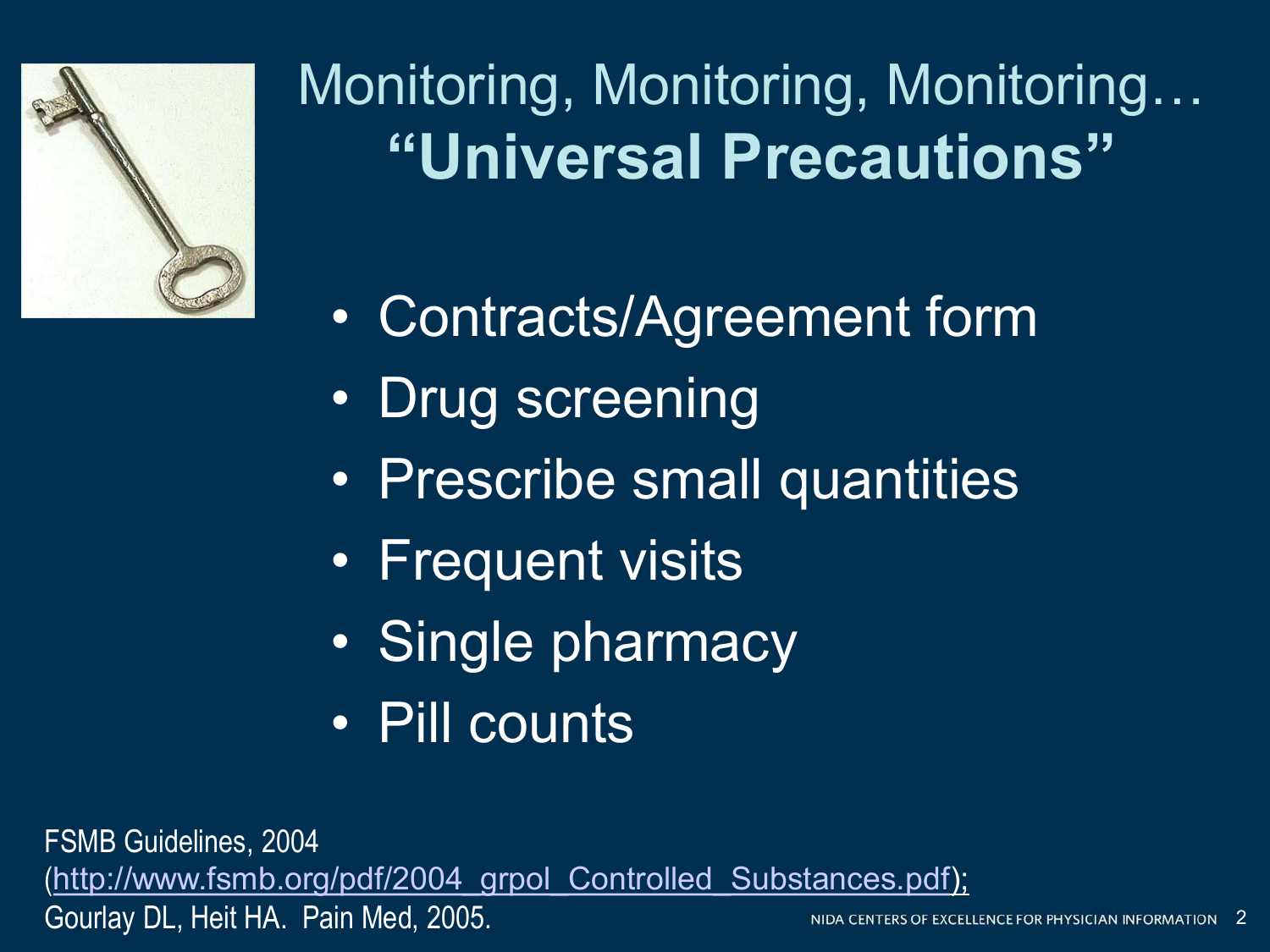#### Contracts/Agreements/Informed Consent

#### **PURPOSE**:

- Educational and informational, articulate rationale and risks of treatment
- Articulate monitoring (pill counts, etc.) and action plans for aberrant medication-taking behavior
- Take "pressure" off provider to make individual decisions (Our clinic policy is…)
- Prototype:<http://www.painedu.org>

#### **LIMITATIONS**:

- $\bullet$ Efficacy not well established (although no evidence of a *negative* impact on patient outcomes)
- No standard or validated form

Fishman SM, Kreis PG. Clin J Pain, 2002; Arnold et al. Am J of Medicine, 2006.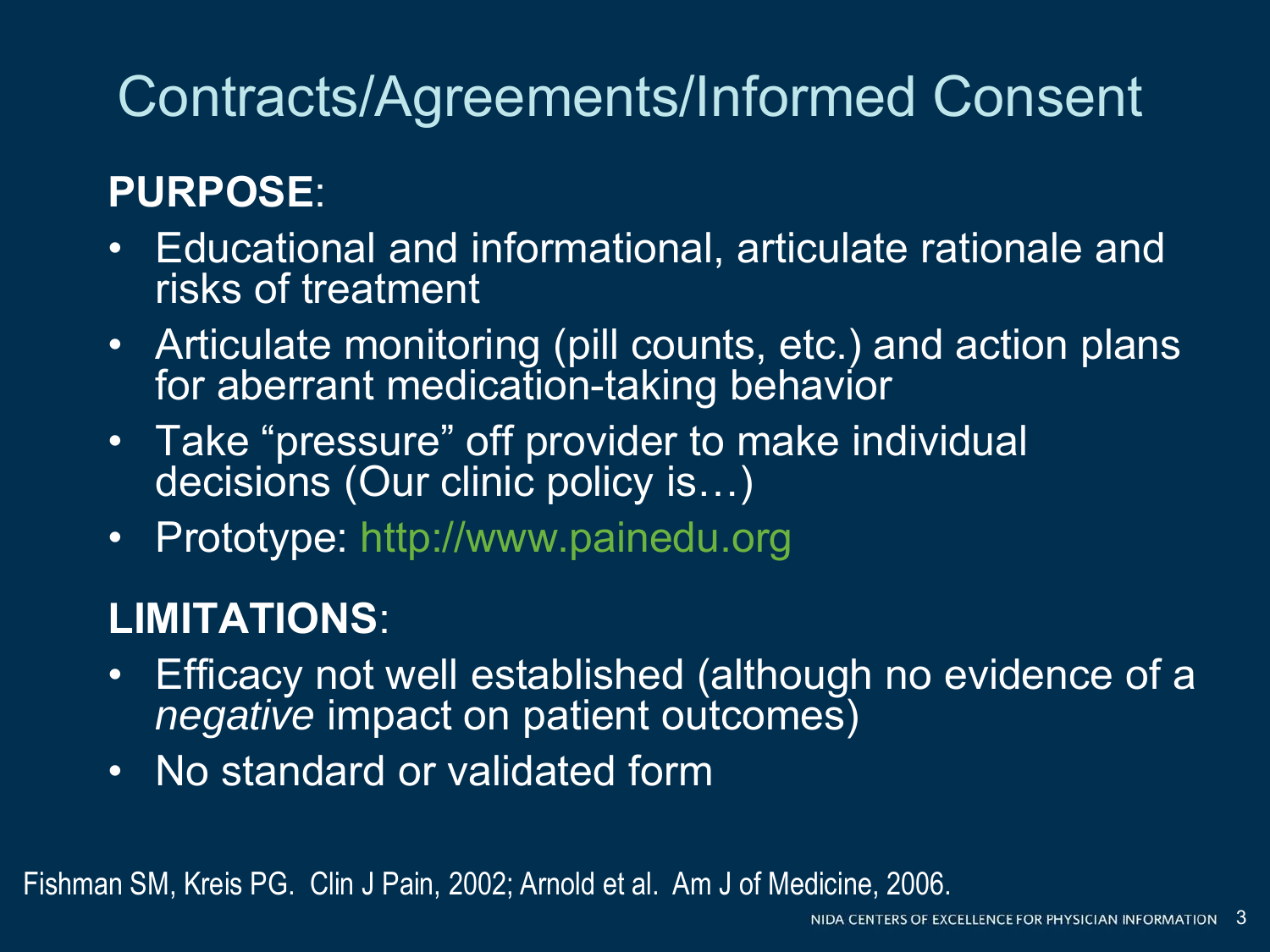### Informed Consent

**PURPOSE**: A process of communication between a patient and physician that provides patients with the opportunity to ask questions to elicit a better understanding of the treatment or procedure, so that he or she can make an informed decision to proceed or to refuse a particular course of medical intervention.

American Medical Association. Office of General Counsel, March 2008 ([http://www.ama-assn.org/ama/pub/physician-resources/legal-topics/patient-physician](http://www.ama-assn.org/ama/pub/physician-resources/legal-topics/patient-physician-relationship-topics/informed-consent.shtml)relationship-topics/informed-consent.shtml). <sup>4</sup>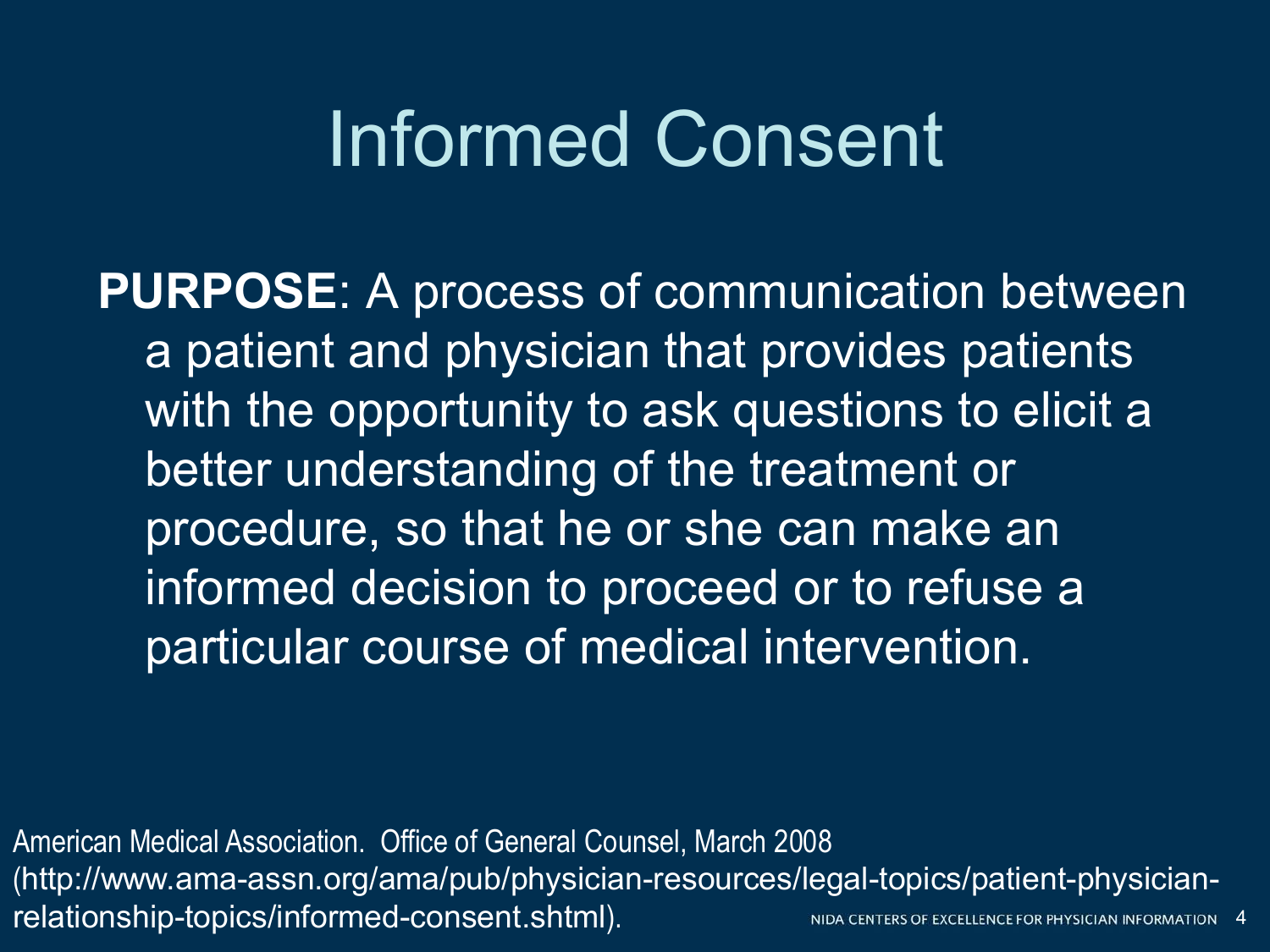## Informed Consent

#### **SPECIFIC RISKS OF THE TREATMENT (long-term opioid use):**

- $\bullet$ Side effects (short and long term)
- Physical dependence, tolerance
- Risk of drug interactions or combinations (respiratory depression)
- Risk of unintentional or intentional misuse (abuse, addiction, death)
- Legal responsibilities (disposing, sharing, selling)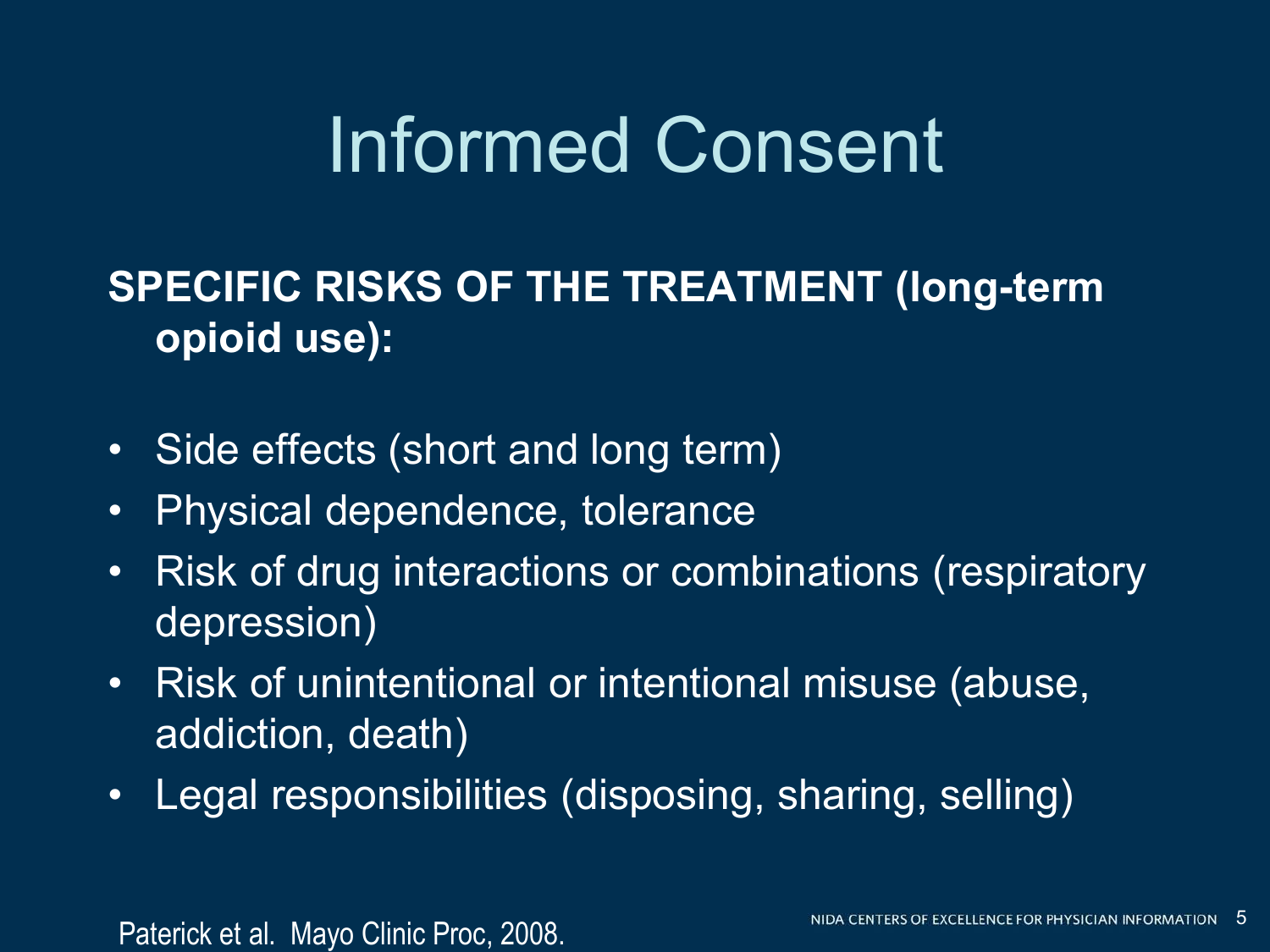## Monitoring: Pill (and Used Patch) **Counts**

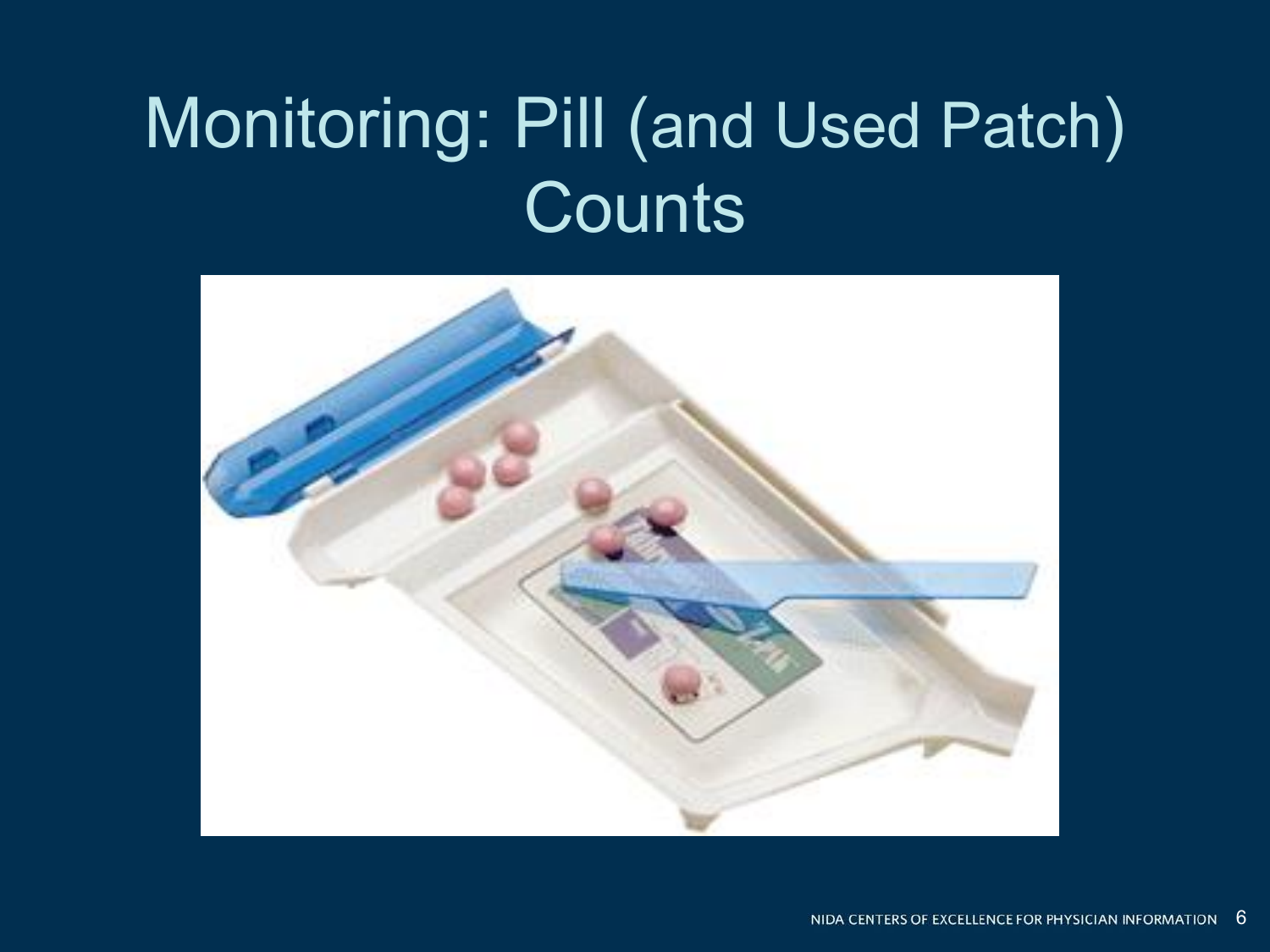# Monitoring: Urine Drug Tests

Purpose

- Evidence of therapeutic adherence
- Evidence of non-use of illicit drugs
- Results of study from pain medicine practice (n=122)
	- 22% of patients had aberrant medication taking behaviors
	- 21% of patients had NO aberrant behaviors BUT had an abnormal urine drug test

Therefore, aberrant behavior and urine drug test monitoring are both important.

– Katz et al. Clinical J of Pain, 2002.